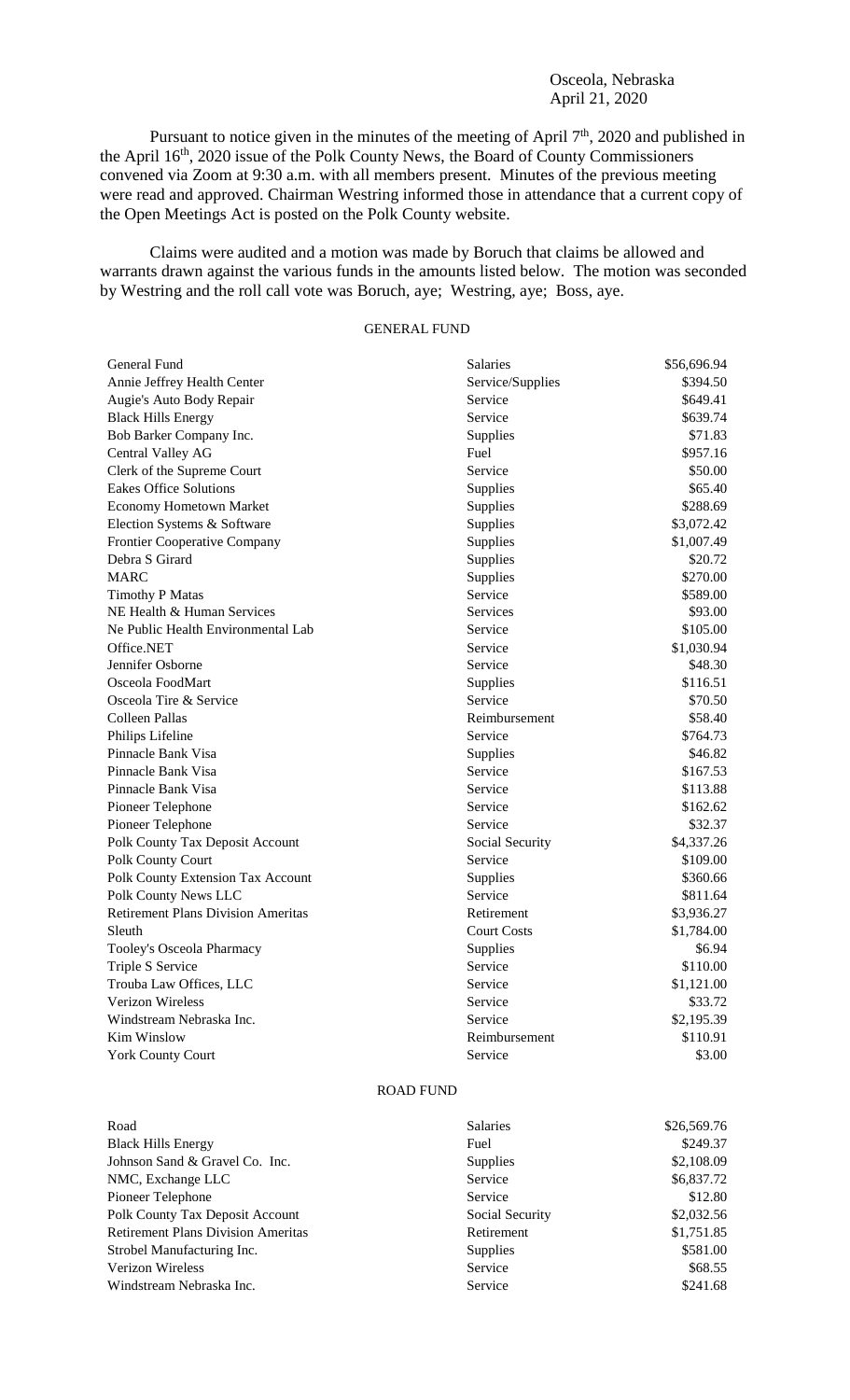| Eagle Broadband                                                           | Service                         | \$291.00           |
|---------------------------------------------------------------------------|---------------------------------|--------------------|
| <b>INHERITANCE TAX FUND</b>                                               |                                 |                    |
| DAS State Accounting -Central Finance<br>Standard Appraisal Services Inc. | <b>Computer Expense</b><br>Fees | 563.32<br>7,406.00 |
| 911 EMERGENCY SERVICE FUND                                                |                                 |                    |
| Windstream Nebraska Inc.                                                  | Service                         | 982.46             |
| <b>WEED FUND</b>                                                          |                                 |                    |
| <b>Black Hills Energy</b><br>Osceola Tire & Service                       | Service<br><b>Supplies</b>      | \$30.34<br>\$61.77 |

The Board approved the collateral pledged by Polk County banks and held in custody by the County Treasurer.

The following fees for the month of March were earned by the various offices and submitted to the County Treasurer. County Treasurer receipts show fees earned were credited to the appropriate county funds.

Jodie L. Roberts, Clerk of the Dist. Court \$180.00

The termination of the lease with the City of Stromsburg for the building where the Polk County Senior Center office and program kitchen were housed was discussed. Since the management of the program and the meal preparation is now under contract with Midwest Covenant Home and the City of Stromsburg owned space is not needed, a motion was made by Westring to approve the termination of the lease agreement with the City of Stromsburg. The motion was seconded by Boss and the roll call vote was Westring, aye; Boss, aye; Boruch, aye. As part of the terms of the termination agreement, Polk County shall not pay rent or utilities for the final two months of the original lease agreement (May and June 2020) in exchange for transferring ownership of the fixtures and equipment belonging to Polk County currently located on the leased premises.

The Board reviewed the Cash-In-Lieu option that is part of the County's cafeteria plan. A motion was made by Boss to continue to offer the cash-in-lieu program with the monthly cash option to remain at \$400 for the 2020-2021 plan year. The motion was seconded by Boruch and the roll call vote was Boss, aye; Boruch, aye; Westring, aye.

Colleen Pallas updated the Board on the status of the Extension Office. She has been working from home as directed by the University of Nebraska. Zoom interviews were held for the position previously held by Amy Peterson and an offer was extended to an applicant yesterday. They have been providing virtual learning opportunities for kids and kit for them as well. A meeting will be held with the Fair Board tonight regarding plans for the Polk County Fair.

At 10:00 a.m., a motion was made by Westring to open the hearing on the conditional use permit for a tract in the Southeast Quarter of Section 16, Township 13, Range 1 as advertised. Brett Yochum will be the operator of the proposed brooder site. The site will provide fertilized eggs for the Lincoln Premium Poultry's hatchery facilities that supply chicks to the Costco broiler barns in the area. Andy Scholting of Nutrient Advisors provided information to the Board on Mr. Yochum's behalf. Jessica Kolterman and Willow Holoubek with Lincoln Premium Poultry also provided information about the proposed operation. Chairman Westring stated he had received concerns about the odor and increased truck traffic. Donna Nissen, a landowner in the area, questioned how death loss in the barns would be handled. At 10:45 a.m., a motion was made by Boss to close the hearing. The motion was seconded by Westring and the roll call vote was Boss, aye; Westring, aye; Boruch, aye. After some discussion and review of the evidence and testimony, a motion was made by Boss to approve the application for a conditional use permit because it complies with the Comprehensive Plan and meets all the requirements of the zoning regulations of Polk County, Nebraska, including those contained in Article 6 of the Zoning Regulations with the condition that the buildings erected for this conditional use will be satisfactorily maintained or destroyed at such time as they are no longer